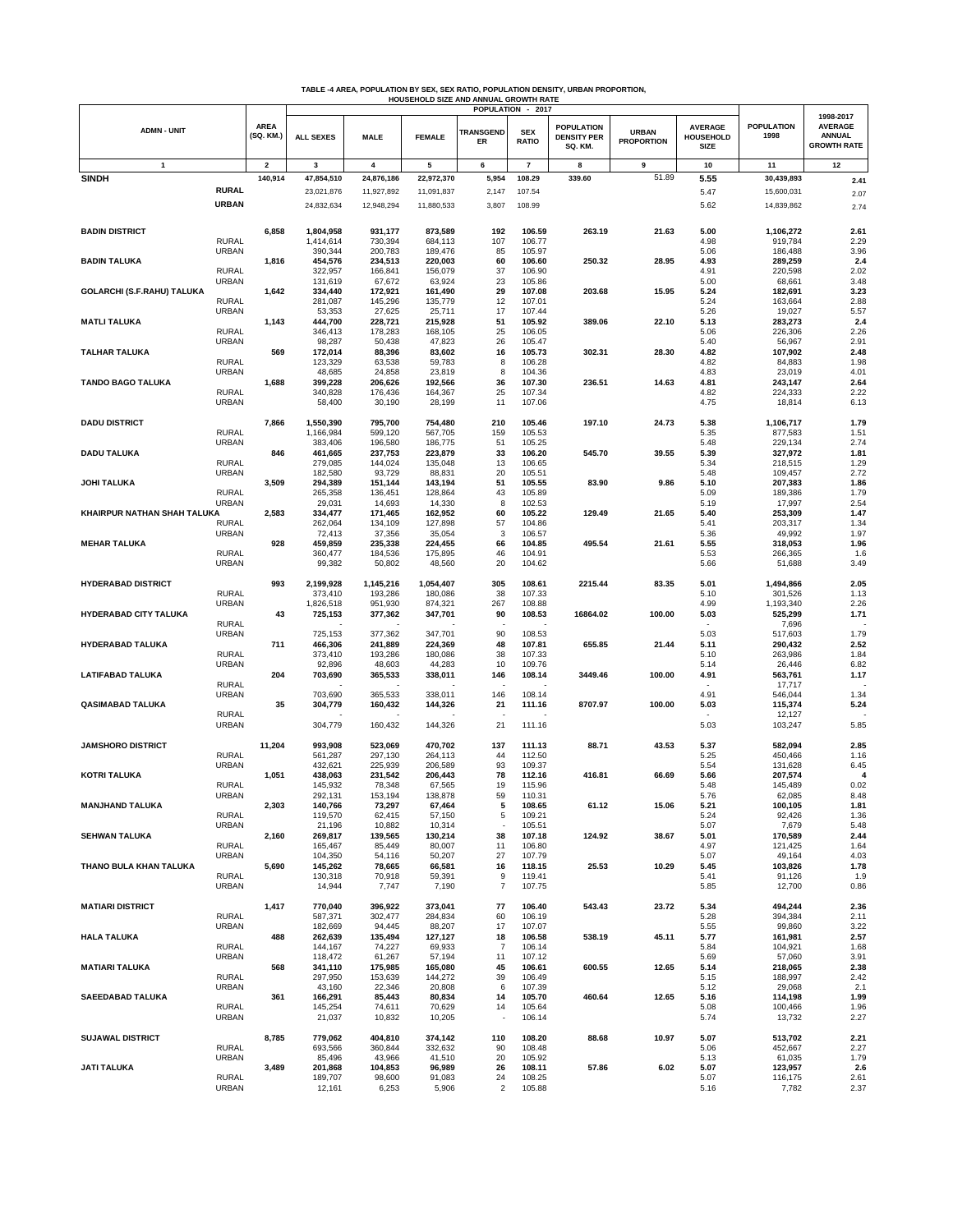|                                                  |                          |                    |                    |                    |                          | POPULATION - 2017          |                                                    |                                   |                                                   |                           |                                                                    |
|--------------------------------------------------|--------------------------|--------------------|--------------------|--------------------|--------------------------|----------------------------|----------------------------------------------------|-----------------------------------|---------------------------------------------------|---------------------------|--------------------------------------------------------------------|
| <b>ADMN - UNIT</b>                               | <b>AREA</b><br>(SQ. KM.) | <b>ALL SEXES</b>   | <b>MALE</b>        | <b>FEMALE</b>      | <b>TRANSGEND</b><br>ER   | <b>SEX</b><br><b>RATIO</b> | <b>POPULATION</b><br><b>DENSITY PER</b><br>SQ. KM. | <b>URBAN</b><br><b>PROPORTION</b> | <b>AVERAGE</b><br><b>HOUSEHOLD</b><br><b>SIZE</b> | <b>POPULATION</b><br>1998 | 1998-2017<br><b>AVERAGE</b><br><b>ANNUAL</b><br><b>GROWTH RATE</b> |
| $\mathbf{1}$                                     | $\mathbf{2}$             | 3                  | 4                  | 5                  | 6                        | $\overline{7}$             | 8                                                  | 9                                 | 10                                                | 11                        | 12                                                                 |
| <b>KHARO CHAN TALUKA</b>                         | 778                      | 10,235             | 5,371              | 4,864              | $\overline{\phantom{a}}$ | 110.42                     | 13.16                                              |                                   | 4.79                                              | 9,956                     | 0.15                                                               |
| <b>RURAL</b>                                     |                          | 10,235             | 5,371              | 4,864              |                          | 110.42                     |                                                    |                                   | 4.79                                              | 9,956                     | 0.15                                                               |
| <b>URBAN</b><br><b>MIRPUR BATHORO TALUKA</b>     | 698                      | 210,820            | 109,519            | 101,269            | 32                       | 108.15                     | 302.03                                             | 9.63                              | 5.10                                              | 151,915                   | 1.74                                                               |
| <b>RURAL</b>                                     |                          | 190,520            | 99,141             | 91,353             | 26                       | 108.53                     |                                                    |                                   | 5.12                                              | 135,349                   | 1.81                                                               |
| <b>URBAN</b>                                     |                          | 20,300             | 10,378             | 9,916              | 6                        | 104.66                     |                                                    |                                   | 4.94                                              | 16,566                    | 1.07                                                               |
| <b>SHAH BUNDER TALUKA</b>                        | 3,074                    | 159,748            | 83,266             | 76,457             | 25                       | 108.91                     | 51.97                                              | 11.10                             | 5.12                                              | 100,575                   | 2.46                                                               |
| <b>RURAL</b>                                     |                          | 142,021            | 74,057             | 67,943             | 21                       | 109.00                     |                                                    |                                   | 5.08                                              | 87,174                    | 2.6                                                                |
| <b>URBAN</b><br><b>SUJAWAL TALUKA</b>            | 746                      | 17,727<br>196,391  | 9,209<br>101,801   | 8,514<br>94,563    | $\overline{4}$<br>27     | 108.16<br>107.65           | 263.26                                             | 17.98                             | 5.52<br>5.01                                      | 13,401<br>127,299         | 1.48<br>2.3                                                        |
| <b>RURAL</b>                                     |                          | 161,083            | 83,675             | 77,389             | 19                       | 108.12                     |                                                    |                                   | 5.00                                              | 104,013                   | 2.32                                                               |
| <b>URBAN</b>                                     |                          | 35,308             | 18,126             | 17,174             | 8                        | 105.54                     |                                                    |                                   | 5.06                                              | 23,286                    | 2.21                                                               |
|                                                  |                          |                    |                    |                    |                          |                            |                                                    |                                   |                                                   |                           |                                                                    |
| <b>TANDO ALLAHYAR DISTRICT</b>                   | 1,554                    | 838,527            | 432,697            | 405,709            | 121                      | 106.65                     | 539.59                                             | 31.97                             | 5.04                                              | 493,526                   | 2.82                                                               |
| <b>RURAL</b><br><b>URBAN</b>                     |                          | 570,428<br>268,099 | 294,308<br>138,389 | 276,048<br>129,661 | 72<br>49                 | 106.61<br>106.73           |                                                    |                                   | 5.02<br>5.07                                      | 387,270<br>106,256        | 2.06<br>4.98                                                       |
| <b>CHAMBER TALUKA</b>                            | 483                      | 210,202            | 108,090            | 102,092            | 20                       | 105.88                     | 435.20                                             | 17.21                             | 5.00                                              | 125,558                   | 2.74                                                               |
| <b>RURAL</b>                                     |                          | 174,017            | 89,467             | 84,533             | 17                       | 105.84                     |                                                    |                                   | 5.01                                              | 114,871                   | 2.21                                                               |
| <b>URBAN</b>                                     |                          | 36,185             | 18,623             | 17,559             | 3                        | 106.06                     |                                                    |                                   | 4.97                                              | 10,687                    | 6.62                                                               |
| JHANDO MARI TALUKA<br><b>RURAL</b>               | 626                      | 241,170<br>223,171 | 124,378            | 116,760            | 32                       | 106.52                     | 385.26                                             | 7.46                              | 4.95<br>4.96                                      | 141,913                   | 2.83                                                               |
| URBAN                                            |                          | 17,999             | 115,059<br>9,319   | 108,080<br>8,680   | 32                       | 106.46<br>107.36           |                                                    |                                   | 4.87                                              | 141,913                   | 2.41                                                               |
| TANDO ALLAHYAR TALUKA                            | 445                      | 387,155            | 200,229            | 186,857            | 69                       | 107.16                     | 870.01                                             | 55.25                             | 5.11                                              | 226,055                   | 2.87                                                               |
| <b>RURAL</b>                                     |                          | 173,240            | 89,782             | 83,435             | 23                       | 107.61                     |                                                    |                                   | 5.12                                              | 130,486                   | 1.5                                                                |
| URBAN                                            |                          | 213,915            | 110,447            | 103,422            | 46                       | 106.79                     |                                                    |                                   | 5.11                                              | 95,569                    | 4.32                                                               |
| <b>TANDO MUHAMMAD KHAN DISTRICT</b>              | 1,423                    | 677,098            | 349,122            | 327,888            | 88                       | 106.48                     | 475.82                                             | 20.98                             | 5.13                                              |                           | 2.31                                                               |
| <b>RURAL</b>                                     |                          | 535,061            | 275,634            | 259,357            | 70                       | 106.28                     |                                                    |                                   | 5.13                                              | 438,624<br>368,979        | 1.97                                                               |
| URBAN                                            |                          | 142,037            | 73,488             | 68,531             | 18                       | 107.23                     |                                                    |                                   | 5.12                                              | 69,645                    | 3.82                                                               |
| <b>BULRI SHAH KARIM TALUKA</b>                   | 770                      | 237,011            | 122,078            | 114,909            | 24                       | 106.24                     | 307.81                                             | 2.69                              | 5.12                                              | 157,683                   | 2.16                                                               |
| <b>RURAL</b>                                     |                          | 230,630            | 118,786            | 111,822            | 22                       | 106.23                     |                                                    |                                   | 5.12                                              | 153,434                   | 2.16                                                               |
| <b>URBAN</b><br><b>TANDO GHULAM HYDER TALUKA</b> | 390                      | 6,381              | 3,292<br>95,079    | 3,087              | $\overline{2}$<br>19     | 106.64                     |                                                    | 18.30                             | 5.25                                              | 4,249                     | 2.16<br>2.53                                                       |
| <b>RURAL</b>                                     |                          | 184,683<br>150,895 | 77,411             | 89,585<br>73,465   | 19                       | 106.13<br>105.37           | 473.55                                             |                                   | 5.31<br>5.24                                      | 114,751<br>114,751        | 1.45                                                               |
| <b>URBAN</b>                                     |                          | 33,788             | 17,668             | 16,120             |                          | 109.60                     |                                                    |                                   | 5.64                                              |                           |                                                                    |
| TANDO MUHAMMAD KHAN TALUKA                       | 263                      | 255,404            | 131,965            | 123,394            | 45                       | 106.95                     | 971.12                                             | 39.89                             | 5.01                                              | 166,190                   | 2.28                                                               |
| <b>RURAL</b>                                     |                          | 153,536            | 79,437             | 74,070             | 29                       | 107.25                     |                                                    |                                   | 5.04                                              | 100,794                   | 2.24                                                               |
| URBAN                                            |                          | 101,868            | 52,528             | 49,324             | 16                       | 106.50                     |                                                    |                                   | 4.96                                              | 65,396                    | 2.36                                                               |
| <b>THATTA DISTRICT</b>                           | 8,570                    | 982,138            | 510,143            | 471,958            | 37                       | 108.09                     | 114.60                                             | 17.97                             | 5.35                                              | 599,492                   | 2.63                                                               |
| <b>RURAL</b>                                     |                          | 805,662            | 419,243            | 386,402            | 17                       | 108.50                     |                                                    |                                   | 5.31                                              | 535,788                   | 2.17                                                               |
| URBAN                                            |                          | 176,476            | 90,900             | 85,556             | 20                       | 106.25                     |                                                    |                                   | 5.53                                              | 63,704                    | 5.5                                                                |
| <b>GHORABARI TALUKA</b>                          | 1,018                    | 174,046            | 90,524             | 83,514             | 8                        | 108.39                     | 170.97                                             | 13.33                             | 5.27                                              | 105,482                   | 2.67                                                               |
| <b>RURAL</b><br>URBAN                            |                          | 150,844<br>23,202  | 78,542<br>11,982   | 72,297<br>11,217   | 5<br>3                   | 108.64<br>106.82           |                                                    |                                   | 5.27<br>5.26                                      | 105,482                   | 1.9                                                                |
| <b>KETI BUNDER TALUKA</b>                        | 771                      | 59,699             | 31,267             | 28,431             | 1                        | 109.98                     | 77.43                                              | 7.15                              | 5.10                                              | 41,410                    | 1.94                                                               |
| <b>RURAL</b>                                     |                          | 55,429             | 29,066             | 26,363             |                          | 110.25                     |                                                    |                                   | 5.13                                              | 38,897                    | 1.88                                                               |
| <b>URBAN</b>                                     |                          | 4,270              | 2,201              | 2,068              | $\mathbf{1}$             | 106.43                     |                                                    |                                   | 4.73                                              | 2,513                     | 2.82                                                               |
| <b>MIRPUR SAKRO TALUKA</b>                       | 2,958                    | 341,689            | 177,648            | 164,028            | 13                       | 108.30                     | 115.51                                             | 13.79                             | 5.31                                              | 198,852                   | 2.88                                                               |
| <b>RURAL</b><br>URBAN                            |                          | 294,561<br>47,128  | 153,190<br>24,458  | 141,363<br>22,665  | 8<br>5                   | 108.37<br>107.91           |                                                    |                                   | 5.29<br>5.48                                      | 175,176<br>23,676         | 2.77<br>3.68                                                       |
| <b>THATTA TALUKA</b>                             | 3,823                    | 406,704            | 210,704            | 195,985            | 15                       | 107.51                     | 106.38                                             | 25.05                             | 5.46                                              | 253,748                   | 2.51                                                               |
| <b>RURAL</b>                                     |                          | 304,828            | 158,445            | 146,379            | $\overline{4}$           | 108.24                     |                                                    |                                   | 5.40                                              | 216,233                   | 1.82                                                               |
| URBAN                                            |                          | 101,876            | 52,259             | 49,606             | 11                       | 105.35                     |                                                    |                                   | 5.67                                              | 37,515                    | 5.39                                                               |
| <b>KARACHI CENTRAL DISTRICT</b>                  | 69                       | 2,971,382          | 1,542,028          | 1,428,860          | 494                      | 107.92                     | 43063.51                                           | 100.00                            | 5.48                                              | 2,289,071                 | 1.38                                                               |
| <b>RURAL</b>                                     |                          |                    |                    |                    |                          |                            |                                                    |                                   |                                                   |                           |                                                                    |
| <b>URBAN</b>                                     |                          | 2,971,382          | 1,542,028          | 1,428,860          | 494                      | 107.92                     |                                                    |                                   | 5.48                                              | 2,289,071                 | 1.38                                                               |
| <b>GULBERG SUB-DIVISION</b>                      | 14                       | 496,094            | 257,941            | 238,090            | 63                       | 108.34                     | 35435.29                                           | 100.00                            | 5.12                                              | 423,517                   | 0.83                                                               |
| <b>RURAL</b>                                     |                          |                    |                    |                    |                          |                            |                                                    |                                   |                                                   |                           |                                                                    |
| <b>URBAN</b><br><b>LIAQUATABAD SUB-DIVISION</b>  | 6                        | 496,094            | 257,941            | 238.090            | 63<br>116                | 108.34<br>108.33           | 74849.67                                           | 100.00                            | 5.12<br>5.28                                      | 423,517                   | 0.83<br>0.77                                                       |
| RURAL                                            |                          | 449,098            | 233,469            | 215,513            |                          |                            |                                                    |                                   |                                                   | 388,078                   |                                                                    |
| <b>URBAN</b>                                     |                          | 449,098            | 233,469            | 215,513            | 116                      | 108.33                     |                                                    |                                   | 5.28                                              | 388,078                   | 0.77                                                               |
| <b>NAZIMABAD SUB-DIVISION</b>                    | 8                        | 446,347            | 233,024            | 213,259            | 64                       | 109.27                     | 55793.38                                           | 100.00                            | 5.43                                              | 366,081                   | 1.05                                                               |
| <b>RURAL</b>                                     |                          |                    |                    |                    |                          |                            |                                                    |                                   |                                                   |                           |                                                                    |
| <b>URBAN</b><br><b>NEW KARACHI SUB-DIVISION</b>  | 18                       | 446,347<br>871,245 | 233,024<br>452,843 | 213,259<br>418,282 | 64<br>120                | 109.27<br>108.26           | 48402.50                                           | 100.00                            | 5.43<br>5.81                                      | 366,081<br>580,472        | 1.05<br>2.16                                                       |
| <b>RURAL</b>                                     |                          |                    |                    |                    |                          |                            |                                                    |                                   |                                                   |                           |                                                                    |
| <b>URBAN</b>                                     |                          | 871,245            | 452,843            | 418,282            | 120                      | 108.26                     |                                                    |                                   | 5.81                                              | 580,472                   | 2.16                                                               |
| NORTH NAZIMABAD SUB-DIVISION                     | 23                       | 708,598            | 364,751            | 343,716            | 131                      | 106.12                     | 30808.61                                           | 100.00                            | 5.53                                              | 530,923                   | 1.53                                                               |
| <b>RURAL</b><br><b>URBAN</b>                     |                          | 708,598            | 364,751            | 343,716            | 131                      | 106.12                     |                                                    |                                   | 5.53                                              | 530,923                   | 1.53                                                               |
|                                                  |                          |                    |                    |                    |                          |                            |                                                    |                                   |                                                   |                           |                                                                    |
| <b>KARACHI EAST DISTRICT</b>                     | 139                      | 2,875,315          | 1,506,788          | 1,368,002          | 525                      | 110.15                     | 20685.72                                           | 100.00                            | 5.64                                              | 1,447,529                 | 3.67                                                               |
| <b>RURAL</b>                                     |                          |                    |                    |                    |                          |                            |                                                    |                                   |                                                   |                           |                                                                    |
| URBAN                                            |                          | 2,875,315          | 1,506,788          | 1,368,002          | 525                      | 110.15                     |                                                    |                                   | 5.64                                              | 1,447,529                 | 3.67                                                               |
| <b>FEROZABAD SUB-DIVISION</b><br><b>RURAL</b>    | 20                       | 761,631            | 401,237            | 360,249            | 145                      | 111.38                     | 38081.55                                           | 100.00                            | 5.33                                              | 521,369                   | 2.01                                                               |
| <b>URBAN</b>                                     |                          | 761,631            | 401,237            | 360.249            | 145                      | 111.38                     |                                                    |                                   | 5.33                                              | 521,369                   | 2.01                                                               |
| GULSHAN-E-IQBAL SUB-DIVISION                     | 29                       | 841,800            | 433,347            | 408,298            | 155                      | 106.13                     | 29027.59                                           | 100.00                            | 5.33                                              | 415,380                   | 3.78                                                               |
| <b>RURAL</b>                                     |                          |                    |                    |                    | ٠.                       |                            |                                                    |                                   | $\sim$                                            |                           |                                                                    |
| <b>URBAN</b><br>GULZAR-E-HIJRI SUB-DIVISION      | 79                       | 841,800            | 433,347            | 408,298            | 155                      | 106.13                     |                                                    |                                   | 5.33                                              | 415,380                   | 3.78                                                               |
| <b>RURAL</b>                                     |                          | 792,451            | 421,544            | 370,756            | 151                      | 113.70                     | 10031.03                                           | 100.00                            | 6.56                                              | 130,066                   | 9.96                                                               |
| <b>URBAN</b>                                     |                          | 792,451            | 421,544            | 370,756            | 151                      | 113.70                     |                                                    |                                   | 6.56                                              | 130,066                   | 9.96                                                               |
| JAMSHED QUARTERS SUB-DIVISION                    | 11                       | 479,433            | 250,660            | 228,699            | 74                       | 109.60                     | 43584.82                                           | 100.00                            | 5.42                                              | 380,714                   | 1.22                                                               |
| <b>RURAL</b>                                     |                          |                    |                    |                    |                          |                            |                                                    |                                   |                                                   |                           |                                                                    |
| <b>URBAN</b>                                     |                          | 479,433            | 250,660            | 228,699            | 74                       | 109.60                     |                                                    |                                   | 5.42                                              | 380,714                   | 1.22                                                               |
| <b>KARACHI SOUTH DISTRICT</b>                    | 122                      | 1,769,230          | 930,691            | 838,349            | 190                      | 111.01                     | 14501.89                                           | 100.00                            | 5.43                                              | 1,468,579                 | 0.98                                                               |
| <b>RURAL</b>                                     |                          |                    |                    |                    |                          |                            |                                                    |                                   |                                                   |                           |                                                                    |
| <b>URBAN</b>                                     |                          | 1,769,230          | 930,691            | 838,349            | 190                      | 111.01                     |                                                    |                                   | 5.43                                              | 1,468,579                 | 0.98                                                               |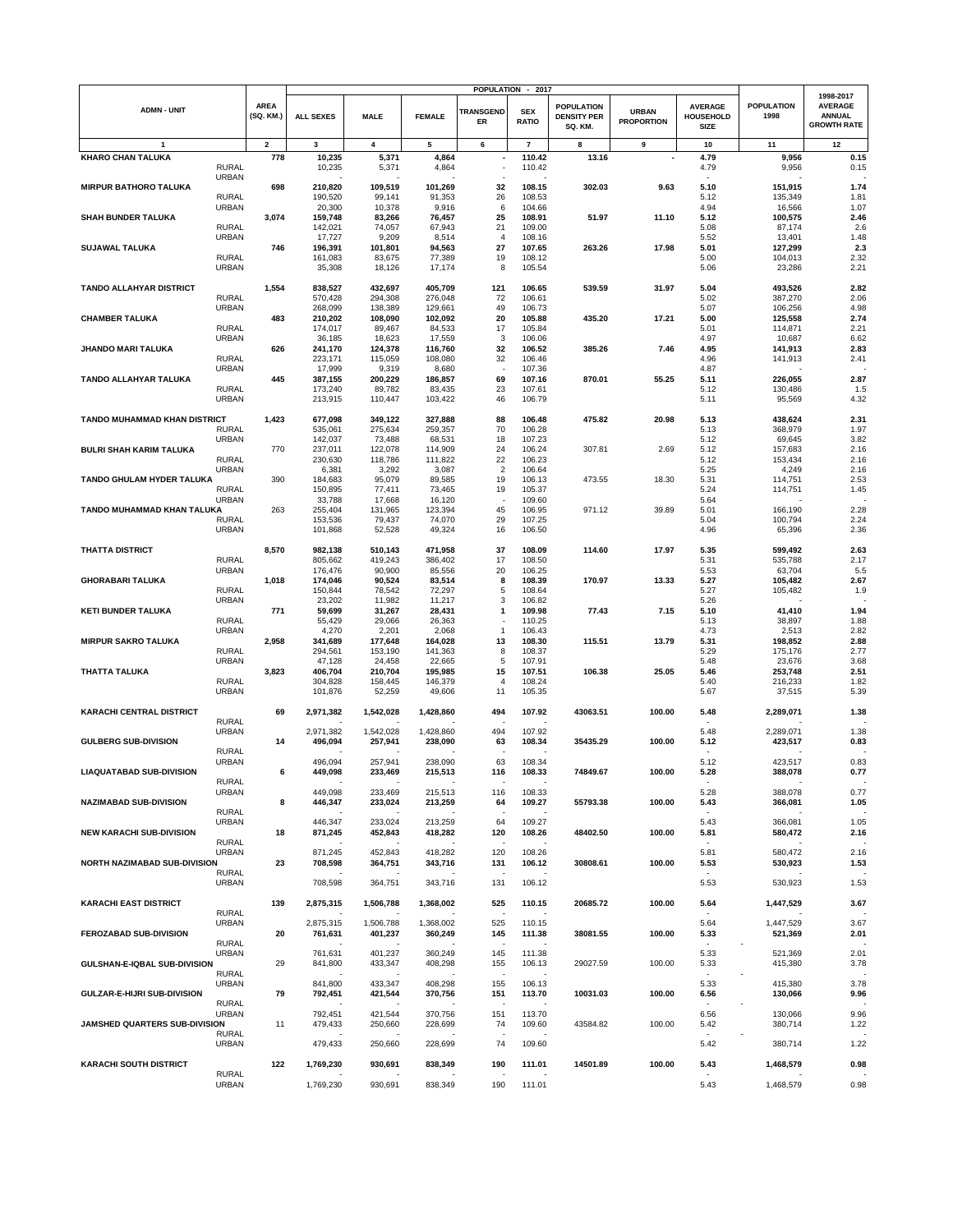|                                   |                              |                          |                      |                      |                      |                          | POPULATION - 2017        |                                                    |                                   |                                            |                           |                                                                    |
|-----------------------------------|------------------------------|--------------------------|----------------------|----------------------|----------------------|--------------------------|--------------------------|----------------------------------------------------|-----------------------------------|--------------------------------------------|---------------------------|--------------------------------------------------------------------|
| <b>ADMN - UNIT</b>                |                              | <b>AREA</b><br>(SQ. KM.) | <b>ALL SEXES</b>     | <b>MALE</b>          | <b>FEMALE</b>        | <b>TRANSGEND</b><br>ER   | <b>SEX</b><br>RATIO      | <b>POPULATION</b><br><b>DENSITY PER</b><br>SQ. KM. | <b>URBAN</b><br><b>PROPORTION</b> | <b>AVERAGE</b><br>HOUSEHOLD<br><b>SIZE</b> | <b>POPULATION</b><br>1998 | 1998-2017<br><b>AVERAGE</b><br><b>ANNUAL</b><br><b>GROWTH RATE</b> |
| $\mathbf{1}$                      |                              | $\overline{\mathbf{2}}$  | 3                    | 4                    | 5                    | 6                        | $\overline{\phantom{a}}$ | 8                                                  | 9                                 | 10                                         | 11                        | 12                                                                 |
| <b>ARAM BAGH SUB-DIVISION</b>     |                              | 4                        | 128,313              | 69,314               | 58,990               | 9                        | 117.50                   | 32078.25                                           | 100.00                            | 4.99                                       | 137,742                   | $-0.37$                                                            |
|                                   | <b>RURAL</b>                 |                          |                      |                      |                      |                          |                          |                                                    |                                   |                                            |                           |                                                                    |
|                                   | <b>URBAN</b>                 |                          | 128,313              | 69,314               | 58,990               | 9                        | 117.50                   |                                                    |                                   | 4.99                                       | 137,742                   | $-0.37$                                                            |
| <b>CIVIL LINES SUB-DIVISION</b>   |                              | 73                       | 473,119              | 255,640              | 217,438              | 41                       | 117.57                   | 6481.08                                            | 100.00                            | 5.24                                       | 281,590                   | 2.76                                                               |
|                                   | <b>RURAL</b>                 |                          |                      |                      |                      |                          |                          |                                                    |                                   |                                            |                           |                                                                    |
|                                   | <b>URBAN</b>                 |                          | 473,119              | 255,640              | 217,438              | 41                       | 117.57                   |                                                    |                                   | 5.24                                       | 281,590                   | 2.76                                                               |
| <b>GARDEN SUB-DIVISION</b>        |                              | 4                        | 363,967              | 188,988              | 174,945              | 34                       | 108.03                   | 90991.75                                           | 100.00                            | 5.32                                       | 325,716                   | 0.59                                                               |
|                                   | <b>RURAL</b><br><b>URBAN</b> |                          |                      |                      | 174,945              | 34                       | 108.03                   |                                                    |                                   | 5.32                                       |                           | 0.59                                                               |
| <b>LYARI SUB-DIVISION</b>         |                              | 6                        | 363,967<br>661,926   | 188,988<br>341,179   | 320.658              | 89                       | 106.40                   | 110321.00                                          | 100.00                            | 5.81                                       | 325,716<br>594,966        | 0.56                                                               |
|                                   | <b>RURAL</b>                 |                          |                      |                      |                      |                          |                          |                                                    |                                   |                                            |                           |                                                                    |
|                                   | <b>URBAN</b>                 |                          | 661,926              | 341,179              | 320,658              | 89                       | 106.40                   |                                                    |                                   | 5.81                                       | 594,966                   | 0.56                                                               |
| <b>SADDAR SUB-DIVISION</b>        |                              | 35                       | 141,905              | 75,570               | 66,318               | 17                       | 113.95                   | 4054.43                                            | 100.00                            | 5.21                                       | 128,565                   | 0.52                                                               |
|                                   | <b>RURAL</b>                 |                          |                      |                      |                      |                          |                          |                                                    |                                   |                                            |                           |                                                                    |
|                                   | <b>URBAN</b>                 |                          | 141,905              | 75,570               | 66,318               | 17                       | 113.95                   |                                                    |                                   | 5.21                                       | 128,565                   | 0.52                                                               |
|                                   |                              |                          |                      |                      |                      |                          |                          |                                                    |                                   |                                            |                           |                                                                    |
| <b>KARACHI WEST DISTRICT</b>      |                              | 929                      | 3,907,065            | 2,056,119            | 1,850,580            | 366                      | 111.11                   | 4205.67                                            | 92.76                             | 6.13                                       | 2,127,765                 | 3.25                                                               |
|                                   | <b>RURAL</b><br><b>URBAN</b> |                          | 282,858              | 148,703<br>1,907,416 | 134,139              | 16<br>350                | 110.86<br>111.13         |                                                    |                                   | 6.38<br>6.11                               | 183,094                   | 2.31                                                               |
| <b>BALDIA SUB-DIVISION</b>        |                              | 34                       | 3,624,207<br>832,583 | 434,973              | 1,716,441<br>397,480 | 130                      | 109.43                   | 24487.74                                           | 100.00                            | 6.40                                       | 1,944,671<br>402,562      | 3.33<br>3.89                                                       |
|                                   | <b>RURAL</b>                 |                          |                      |                      |                      |                          |                          |                                                    |                                   |                                            | 99                        |                                                                    |
|                                   | <b>URBAN</b>                 |                          | 832,583              | 434,973              | 397,480              | 130                      | 109.43                   |                                                    |                                   | 6.40                                       | 402,463                   | 3.89                                                               |
| <b>HARBOUR SUB-DIVISION</b>       |                              | 50                       | 401,115              | 214,204              | 186,863              | 48                       | 114.63                   | 8022.30                                            | 100.00                            | 5.95                                       | 222,106                   | 3.16                                                               |
|                                   | <b>RURAL</b>                 |                          |                      |                      |                      |                          |                          |                                                    |                                   |                                            |                           |                                                                    |
|                                   | <b>URBAN</b>                 |                          | 401,115              | 214,204              | 186,863              | 48                       | 114.63                   |                                                    |                                   | 5.95                                       | 222,106                   | 3.16                                                               |
| <b>MANGHOPIR SUB-DIVISION</b>     |                              | 342                      | 711,236              | 371,945              | 339,251              | 40                       | 109.64                   | 2079.64                                            | 77.38                             | 6.25                                       | 121,426                   | 9.74                                                               |
|                                   | <b>RURAL</b>                 |                          | 160,904              | 84,561               | 76,340               | 3                        | 110.77                   |                                                    |                                   | 6.84                                       | 121,426                   | 1.49                                                               |
|                                   | <b>URBAN</b>                 |                          | 550,332              | 287,384              | 262,911              | 37                       | 109.31                   |                                                    |                                   | 6.10                                       |                           |                                                                    |
| <b>MAURIPUR SUB-DIVISION</b>      | <b>RURAL</b>                 | 450                      | 192,565<br>121,954   | 102,172<br>64,142    | 90,377<br>57,799     | 16<br>13                 | 113.05<br>110.97         | 427.92                                             | 36.67                             | 6.04<br>5.86                               | 73,934<br>38,055          | 5.16<br>6.31                                                       |
|                                   | <b>URBAN</b>                 |                          | 70,611               | 38,030               | 32,578               | 3                        | 116.74                   |                                                    |                                   | 6.39                                       | 35,879                    | 3.62                                                               |
| <b>MOMINABAD SUB-DIVISION</b>     |                              | 19                       | 845,797              | 438,296              | 407,422              | 79                       | 107.58                   | 44515.63                                           | 100.00                            | 5.78                                       | 637,407                   | 1.50                                                               |
|                                   | <b>RURAL</b>                 |                          |                      |                      |                      |                          |                          |                                                    |                                   |                                            |                           |                                                                    |
|                                   | <b>URBAN</b>                 |                          | 845,797              | 438,296              | 407,422              | 79                       | 107.58                   |                                                    |                                   | 5.78                                       | 637,407                   | 1.50                                                               |
| <b>ORANGI SUB-DIVISION</b>        |                              | 9                        | 520,195              | 271,646              | 248,524              | 25                       | 109.30                   | 57799.44                                           | 100.00                            | 6.29                                       | 342,691                   | 2.22                                                               |
|                                   | <b>RURAL</b>                 |                          |                      |                      |                      |                          |                          |                                                    |                                   |                                            | 23,514                    |                                                                    |
|                                   | <b>URBAN</b>                 |                          | 520,195              | 271,646              | 248,524              | 25                       | 109.30                   |                                                    |                                   | 6.29                                       | 319,177                   | 2.60                                                               |
| <b>SITE SUB-DIVISION</b>          |                              | 25                       | 403,574              | 222,883              | 180.663              | 28                       | 123.37                   | 16142.96                                           | 100.00                            | 6.23                                       | 327,639                   | 1.10                                                               |
|                                   | <b>RURAL</b>                 |                          |                      |                      |                      |                          |                          |                                                    |                                   |                                            |                           |                                                                    |
|                                   | <b>URBAN</b>                 |                          | 403,574              | 222,883              | 180,663              | 28                       | 123.37                   |                                                    |                                   | 6.23                                       | 327,639                   | 1.10                                                               |
| <b>KORANGI DISTRICT</b>           |                              | 108                      | 2,577,556            | 1,347,161            | 1,229,899            | 496                      | 109.53                   | 23866.26                                           | 100.00                            | 5.80                                       | 1,608,609                 | 2.51                                                               |
|                                   | RURAL                        |                          |                      |                      |                      |                          |                          |                                                    |                                   |                                            |                           |                                                                    |
|                                   | <b>URBAN</b>                 |                          | 2,577,556            | 1,347,161            | 1,229,899            | 496                      | 109.53                   |                                                    |                                   | 5.80                                       | 1,608,609                 | 2.51                                                               |
| <b>KORANGI SUB-DIVISION</b>       |                              | 59                       | 1,126,141            | 594,709              | 531,253              | 179                      | 111.94                   | 19087.14                                           | 100.00                            | 6.05                                       | 529,837                   | 4.04                                                               |
|                                   | <b>RURAL</b>                 |                          |                      |                      |                      |                          |                          |                                                    |                                   |                                            |                           |                                                                    |
|                                   | <b>URBAN</b>                 |                          | 1,126,141            | 594,709              | 531,253              | 179                      | 111.94                   |                                                    |                                   | 6.05                                       | 529,837                   | 4.04                                                               |
| <b>LANDHI SUB-DIVISION</b>        |                              | 19                       | 546,196              | 283,476              | 262,645              | 75                       | 107.93                   | 28747.16                                           | 100.00                            | 5.86                                       | 428,937                   | 1.28                                                               |
|                                   | <b>RURAL</b>                 |                          |                      |                      |                      |                          |                          |                                                    |                                   |                                            |                           |                                                                    |
| MODEL COLONY SUB-DIVISION         | <b>URBAN</b>                 | 9                        | 546,196<br>384,389   | 283,476<br>197,401   | 262,645<br>186,906   | 75<br>82                 | 107.93<br>105.62         | 42709.89                                           | 100.00                            | 5.86<br>5.40                               | 428,937<br>262,199        | 1.28<br>2.03                                                       |
|                                   | <b>RURAL</b>                 |                          |                      |                      |                      |                          |                          |                                                    |                                   |                                            |                           |                                                                    |
|                                   | <b>URBAN</b>                 |                          | 384,389              | 197,401              | 186,906              | 82                       | 105.62                   |                                                    |                                   | 5.40                                       | 262,199                   | 2.03                                                               |
| SHAH FAISAL SUB-DIVISION          |                              | 21                       | 520,830              | 271,575              | 249,095              | 160                      | 109.02                   | 24801.43                                           | 100.00                            | 5.52                                       | 387,636                   | 1.56                                                               |
|                                   | <b>RURAL</b>                 |                          |                      |                      |                      |                          |                          |                                                    |                                   |                                            |                           |                                                                    |
|                                   | <b>URBAN</b>                 |                          | 520,830              | 271,575              | 249,095              | 160                      | 109.02                   |                                                    |                                   | 5.52                                       | 387,636                   | 1.56                                                               |
|                                   |                              |                          |                      |                      |                      |                          |                          |                                                    |                                   |                                            |                           |                                                                    |
| <b>MALIR DISTRICT</b>             |                              | 2,160                    | 1,924,346            | 1,028,865            | 895,329              | 152                      | 114.91                   | 890.90                                             | 55.43                             | 5.87                                       | 914,765                   | 3.99                                                               |
|                                   | <b>RURAL</b><br>URBAN        |                          | 857,634<br>1,066,712 | 455,607<br>573,258   | 401,967<br>493,362   | 60<br>92                 | 113.34<br>116.19         |                                                    |                                   | 5.70<br>6.03                               | 334,201<br>580,564        | 5.08<br>3.25                                                       |
| <b>AIRPORT SUB-DIVISION</b>       |                              | 41                       | 195,143              | 104,861              | 90,264               | 18                       | 116.17                   | 4759.59                                            | 100.00                            | 5.84                                       | 73,928                    | 5.23                                                               |
|                                   | <b>RURAL</b>                 |                          |                      |                      |                      |                          |                          |                                                    |                                   |                                            |                           |                                                                    |
|                                   | URBAN                        |                          | 195,143              | 104,861              | 90,264               | 18                       | 116.17                   |                                                    |                                   | 5.84                                       | 73,928                    | 5.23                                                               |
| <b>BIN QASIM SUB-DIVISION</b>     |                              | 447                      | 248,098              | 132,391              | 115,668              | 39                       | 114.46                   | 555.03                                             |                                   | 5.92                                       | 108,045                   | 4.47                                                               |
|                                   | <b>RURAL</b>                 |                          | 248,098              | 132,391              | 115,668              | 39                       | 114.46                   |                                                    |                                   | 5.92                                       | 108,045                   | 4.47                                                               |
|                                   | <b>URBAN</b>                 |                          |                      |                      |                      |                          |                          |                                                    |                                   |                                            |                           |                                                                    |
| <b>GADAP SUB-DIVISION</b>         |                              | 1,104                    | 64,153               | 34,756               | 29,396               | 1                        | 118.23                   | 58.11                                              |                                   | 4.58                                       | 35,883                    | 3.10                                                               |
|                                   | <b>RURAL</b><br><b>URBAN</b> |                          | 64,153               | 34,756               | 29,396               | $\mathbf{1}$             | 118.23                   |                                                    |                                   | 4.58                                       | 35,883                    | 3.10                                                               |
| <b>IBRAHIM HYDRI SUB-DIVISION</b> |                              | 97                       | 1,055,780            | 567,005              | 488,697              | 78                       | 116.02                   | 10884.33                                           | 63.46                             | 6.32                                       | 476,795                   | 4.27                                                               |
|                                   | <b>RURAL</b>                 |                          | 385,776              | 203,681              | 182,077              | 18                       | 111.87                   |                                                    |                                   | 6.18                                       | 105,192                   | 7.07                                                               |
|                                   | <b>URBAN</b>                 |                          | 670,004              | 363,324              | 306,620              | 60                       | 118.49                   |                                                    |                                   | 6.40                                       | 371,603                   | 3.15                                                               |
| <b>MURAD MEMON SUB-DIVISION</b>   |                              | 195                      | 331,326              | 174,153              | 157,157              | 16                       | 110.81                   | 1699.11                                            | 60.84                             | 5.14                                       | 202,680                   | 2.62                                                               |
|                                   | <b>RURAL</b>                 |                          | 129,761              | 69,080               | 60,679               | $\overline{2}$           | 113.84                   |                                                    |                                   | 5.05                                       | 67,647                    | 3.48                                                               |
|                                   | <b>URBAN</b>                 |                          | 201,565              | 105,073              | 96,478               | 14                       | 108.91                   |                                                    |                                   | 5.20                                       | 135,033                   | 2.13                                                               |
| <b>SHAH MUREED SUB-DIVISION</b>   |                              | 276                      | 29,846               | 15,699               | 14,147               |                          | 110.97                   | 108.14                                             |                                   | 4.49                                       | 17,434                    | 2.87                                                               |
|                                   | <b>RURAL</b>                 |                          | 29,846               | 15,699               | 14,147               | $\overline{\phantom{a}}$ | 110.97                   |                                                    |                                   | 4.49                                       | 17,434                    | 2.87                                                               |
| <b>JACOBABAD DISTRICT</b>         |                              | 2,698                    | 1,007,009            | 514,786              | 492,061              | 162                      | 104.62                   | 373.24                                             | 29.51                             | 5.63                                       | 727,190                   | 1.72                                                               |
|                                   | <b>RURAL</b>                 |                          | 709,791              | 363,021              | 346,692              | 78                       | 104.71                   |                                                    |                                   | 5.63                                       | 547,720                   | 1.37                                                               |
|                                   | <b>URBAN</b>                 |                          | 297,218              | 151,765              | 145,369              | 84                       | 104.40                   |                                                    |                                   | 5.62                                       | 179,470                   | 2.69                                                               |
| <b>GARHI KHAIRO TALUKA</b>        |                              | 733                      | 159,019              | 80,575               | 78,429               | 15                       | 102.74                   | 216.94                                             | 7.94                              | 5.57                                       | 117,207                   | 1.62                                                               |
|                                   | <b>RURAL</b>                 |                          | 146,400              | 74,255               | 72,130               | 15                       | 102.95                   |                                                    |                                   | 5.60                                       | 105,642                   | 1.73                                                               |
|                                   | <b>URBAN</b>                 |                          | 12,619               | 6,320                | 6,299                |                          | 100.33                   |                                                    |                                   | 5.24                                       | 11,565                    | 0.46                                                               |
| JACOBABAD TALUKA                  |                              | 664                      | 382,578              | 195,672              | 186,818              | 88                       | 104.74                   | 576.17                                             | 49.95                             | 5.83                                       | 267,998                   | 1.89                                                               |
|                                   | <b>RURAL</b><br><b>URBAN</b> |                          | 191,480<br>191,098   | 98,075<br>97,597     | 93,381<br>93,437     | 24<br>64                 | 105.03                   |                                                    |                                   | 5.95<br>5.72                               | 129,218                   | 2.09<br>1.69                                                       |
| THUL TALUKA                       |                              | 1,301                    | 465,412              | 238,539              | 226,814              | 59                       | 104.45<br>105.17         | 357.73                                             | 20.09                             | 5.48                                       | 138,780<br>341,985        | 1.63                                                               |
|                                   | <b>RURAL</b>                 |                          | 371,911              | 190,691              | 181,181              | 39                       | 105.25                   |                                                    |                                   | 5.48                                       | 312,860                   | 0.91                                                               |
|                                   | <b>URBAN</b>                 |                          | 93,501               | 47,848               | 45,633               | 20                       | 104.85                   |                                                    |                                   | 5.48                                       | 29,125                    | 6.32                                                               |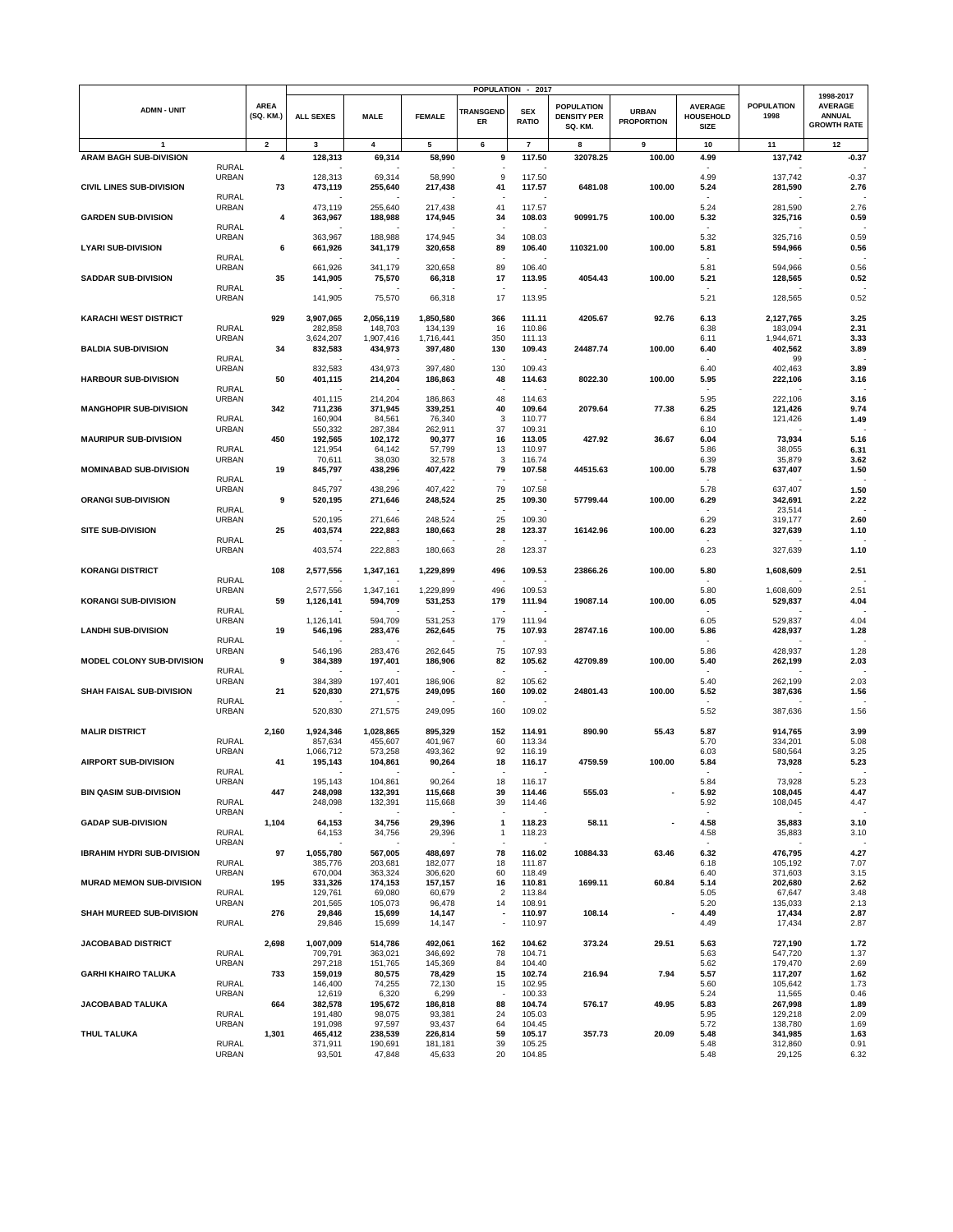|                                    |                              |                          |                      |                    |                    |                          | POPULATION - 2017          |                                                    |                                   |                                                   |                           |                                                                    |
|------------------------------------|------------------------------|--------------------------|----------------------|--------------------|--------------------|--------------------------|----------------------------|----------------------------------------------------|-----------------------------------|---------------------------------------------------|---------------------------|--------------------------------------------------------------------|
| <b>ADMN - UNIT</b>                 |                              | <b>AREA</b><br>(SQ. KM.) | <b>ALL SEXES</b>     | <b>MALE</b>        | <b>FEMALE</b>      | <b>TRANSGEND</b><br>ER   | <b>SEX</b><br><b>RATIO</b> | <b>POPULATION</b><br><b>DENSITY PER</b><br>SQ. KM. | <b>URBAN</b><br><b>PROPORTION</b> | <b>AVERAGE</b><br><b>HOUSEHOLD</b><br><b>SIZE</b> | <b>POPULATION</b><br>1998 | 1998-2017<br><b>AVERAGE</b><br><b>ANNUAL</b><br><b>GROWTH RATE</b> |
| $\mathbf{1}$                       |                              | $\overline{\mathbf{2}}$  | 3                    | 4                  | 5                  | 6                        | $\overline{7}$             | 8                                                  | 9                                 | 10                                                | 11                        | 12                                                                 |
| <b>KAMBAR SHAHDAD KOT DISTRICT</b> |                              | 5,475                    | 1,338,035            | 680,567            | 657,290            | 178                      | 103.54                     | 244.39                                             | 29.66                             | 6.05                                              | 924,294                   | 1.96                                                               |
|                                    | <b>RURAL</b>                 |                          | 941,232              | 478,576            | 462,534            | 122                      | 103.47                     |                                                    |                                   | 6.13                                              |                           | 1.15                                                               |
|                                    | <b>URBAN</b>                 |                          | 396,803              | 201,991            | 194,756            | 56                       | 103.71                     |                                                    |                                   | 5.86                                              | 757,345<br>166,949        | 4.65                                                               |
| KAMBAR ALI KHAN TALUKA             |                              | 2,260                    | 393,374              | 200,678            | 192,634            | 62                       | 104.18                     | 174.06                                             | 25.67                             | 6.23                                              | 268,934                   | 2.02                                                               |
|                                    | <b>RURAL</b>                 |                          | 292,404              | 149,000            | 143,364            | 40                       | 103.93                     |                                                    |                                   | 6.33                                              | 210,565                   | 1.74                                                               |
|                                    | <b>URBAN</b>                 | 374                      | 100,970              | 51,678<br>80,579   | 49,270<br>77,334   | 22<br>21                 | 104.89                     |                                                    |                                   | 5.96<br>5.94                                      | 58,369<br>98,782          | 2.92<br>2.5                                                        |
| <b>MIRO KHAN TALUKA</b>            | <b>RURAL</b>                 |                          | 157,934<br>115,622   | 58,917             | 56,690             | 15                       | 104.20<br>103.93           | 422.28                                             | 26.79                             | 5.92                                              | 89,891                    | 1.33                                                               |
|                                    | <b>URBAN</b>                 |                          | 42,312               | 21,662             | 20,644             | 6                        | 104.93                     |                                                    |                                   | 5.98                                              | 8,891                     | 8.54                                                               |
| <b>NASIRABAD TALUKA</b>            |                              | 309                      | 151,410              | 76,934             | 74,456             | 20                       | 103.33                     | 490.00                                             | 24.98                             | 6.02                                              | 113,779                   | 1.51                                                               |
|                                    | <b>RURAL</b><br><b>URBAN</b> |                          | 113,591<br>37,819    | 57,725<br>19,209   | 55,848<br>18,608   | 18<br>$\overline{2}$     | 103.36<br>103.23           |                                                    |                                   | 6.07<br>5.89                                      | 90,302<br>23,477          | 1.21<br>2.54                                                       |
| <b>QUBO SAEED KHAN TALUKA</b>      |                              | 1,033                    | 85,767               | 43,613             | 42,146             | 8                        | 103.48                     | 83.03                                              | 32.21                             | 5.97                                              | 63,706                    | 1.57                                                               |
|                                    | <b>RURAL</b>                 |                          | 58,144               | 29,585             | 28,554             | 5                        | 103.61                     |                                                    |                                   | 6.08                                              | 63,706                    | $-0.48$                                                            |
|                                    | <b>URBAN</b>                 |                          | 27,623               | 14,028             | 13,592             | 3                        | 103.21                     |                                                    |                                   | 5.76                                              |                           |                                                                    |
| <b>SHAHDAD KOT TALUKA</b>          | <b>RURAL</b>                 | 419                      | 202,564<br>83,629    | 102,533<br>42,166  | 100,003<br>41,451  | 28<br>12                 | 102.53<br>101.72           | 483.45                                             | 58.71                             | 6.09<br>6.19                                      | 126,619<br>66,183         | 2.5<br>1.24                                                        |
|                                    | <b>URBAN</b>                 |                          | 118,935              | 60,367             | 58,552             | 16                       | 103.10                     |                                                    |                                   | 6.02                                              | 60,436                    | 3.62                                                               |
| SUJAWAL JUNEJO TALUKA              |                              | 385                      | 117,467              | 59,729             | 57,723             | 15                       | 103.48                     | 305.11                                             | 0.00                              | 6.28                                              | 83,026                    | 1.84                                                               |
|                                    | <b>RURAL</b>                 |                          | 117,467              | 59,729             | 57,723             | 15                       | 103.48                     |                                                    |                                   | 6.28                                              | 83,026                    | 1.84                                                               |
| <b>WARAH TALUKA</b>                | <b>URBAN</b>                 | 695                      | 229,519              | 116,501            | 112,994            | 24                       | 0.00<br>103.10             | 330.24                                             | 30.13                             | 5.72                                              | 169,448                   | 1.61                                                               |
|                                    | <b>RURAL</b>                 |                          | 160,375              | 81,454             | 78,904             | 17                       | 103.23                     |                                                    |                                   | 5.85                                              | 153,672                   | 0.22                                                               |
|                                    | <b>URBAN</b>                 |                          | 69,144               | 35,047             | 34,090             | $\overline{7}$           | 102.81                     |                                                    |                                   | 5.44                                              | 15,776                    | 8.07                                                               |
|                                    |                              |                          |                      |                    |                    |                          |                            |                                                    |                                   |                                                   |                           |                                                                    |
| <b>KASHMORE DISTRICT</b>           |                              | 2,580                    | 1,090,336            | 564,663            | 525,558            | 115                      | 107.44                     | 422.61                                             | 23.26                             | 5.84                                              | 677,120                   | 2.53                                                               |
|                                    | <b>RURAL</b>                 |                          | 836,677              | 433,432            | 403,169            | 76                       | 107.51                     |                                                    |                                   | 5.89                                              | 509,199                   | 2.64                                                               |
|                                    | <b>URBAN</b>                 |                          | 253,659              | 131,231            | 122,389            | 39                       | 107.22                     |                                                    |                                   | 5.70                                              | 167,921                   | 2.19                                                               |
| <b>KANDHKOT TALUKA</b>             |                              | 654                      | 366,111              | 190,070            | 175,998            | 43                       | 108.00                     | 559.80                                             | 37.19                             | 5.51                                              | 217,447                   | 2.77                                                               |
|                                    | <b>RURAL</b>                 |                          | 229,942              | 119,612            | 110,303            | 27                       | 108.44                     |                                                    |                                   | 5.48                                              | 124,800                   | 3.26<br>2.04                                                       |
| <b>KASHMORE TALUKA</b>             | <b>URBAN</b>                 | 1,262                    | 136,169<br>434,966   | 70,458<br>224,662  | 65,695<br>210,254  | 16<br>50                 | 107.25<br>106.85           | 344.66                                             | 20.92                             | 5.56<br>6.14                                      | 92,647<br>268,899         | 2.56                                                               |
|                                    | <b>RURAL</b>                 |                          | 343,986              | 177,490            | 166,468            | 28                       | 106.62                     |                                                    |                                   | 6.20                                              | 208,925                   | 2.65                                                               |
|                                    | <b>URBAN</b>                 |                          | 90,980               | 47,172             | 43,786             | 22                       | 107.73                     |                                                    |                                   | 5.95                                              | 59,974                    | 2.21                                                               |
| <b>TANGWANI TALUKA</b>             |                              | 664                      | 289,259              | 149,931            | 139,306            | 22                       | 107.63                     | 435.63                                             | 9.16                              | 5.87                                              | 190,774                   | 2.21                                                               |
|                                    | <b>RURAL</b><br><b>URBAN</b> |                          | 262,749<br>26,510    | 136,330<br>13,601  | 126,398<br>12,908  | 21<br>$\overline{1}$     | 107.86<br>105.37           |                                                    |                                   | 5.89<br>5.62                                      | 175,474<br>15,300         | 2.14<br>2.93                                                       |
|                                    |                              |                          |                      |                    |                    |                          |                            |                                                    |                                   |                                                   |                           |                                                                    |
| <b>LARKANA DISTRICT</b>            |                              | 1,948                    | 1,521,786            | 775,934            | 745,530            | 322                      | 104.08                     | 781.20                                             | 45.93                             | 5.78                                              | 1,001,608                 | 2.22                                                               |
|                                    | <b>RURAL</b>                 |                          | 822,888              | 419,441            | 403,332            | 115                      | 103.99                     |                                                    |                                   | 5.81                                              | 611,545                   | 1.57                                                               |
| <b>BAKRANI TALUKA</b>              | <b>URBAN</b>                 | 425                      | 698,898<br>229,200   | 356,493<br>116,711 | 342,198<br>112,460 | 207<br>29                | 104.18<br>103.78           | 539.29                                             | 14.05                             | 5.76<br>5.68                                      | 390,063<br>171,813        | 3.11<br>1.53                                                       |
|                                    | <b>RURAL</b>                 |                          | 196,995              | 100,437            | 96,535             | 23                       | 104.04                     |                                                    |                                   | 5.67                                              | 166,025                   | 0.9                                                                |
|                                    | <b>URBAN</b>                 |                          | 32,205               | 16,274             | 15,925             | 6                        | 102.19                     |                                                    |                                   | 5.77                                              | 5,788                     | 9.44                                                               |
| <b>DOKRI TALUKA</b>                |                              | 412                      | 224,959              | 114,666            | 110,275            | 18                       | 103.98                     | 546.02                                             | 27.65                             | 5.83                                              | 169,033                   | 1.51                                                               |
|                                    | <b>RURAL</b>                 |                          | 162,757              | 83,175             | 79,568             | 14                       | 104.53                     |                                                    |                                   | 5.86                                              | 123,408                   | 1.46                                                               |
| <b>LARKANA TALUKA</b>              | <b>URBAN</b>                 | 549                      | 62,202<br>735,210    | 31,491<br>375,609  | 30,707<br>359,391  | $\overline{4}$<br>210    | 102.55<br>104.51           | 1339.18                                            | 66.38                             | 5.74<br>5.77                                      | 45,625<br>434,553         | 1.64<br>2.8                                                        |
|                                    | <b>RURAL</b>                 |                          | 247,204              | 126,010            | 121,161            | 33                       | 104.00                     |                                                    |                                   | 5.94                                              | 164,270                   | 2.17                                                               |
|                                    | <b>URBAN</b>                 |                          | 488,006              | 249,599            | 238,230            | 177                      | 104.77                     |                                                    |                                   | 5.69                                              | 270,283                   | 3.15                                                               |
| <b>RATODERO TALUKA</b>             |                              | 562                      | 332,417              | 168,948            | 163,404            | 65                       | 103.39                     | 591.49                                             | 35.04                             | 5.85                                              | 226,209                   | 2.04                                                               |
|                                    | <b>RURAL</b><br><b>URBAN</b> |                          | 215,932<br>116,485   | 109,819<br>59,129  | 106,068<br>57,336  | 45<br>20                 | 103.54<br>103.13           |                                                    |                                   | 5.75<br>6.06                                      | 157,842<br>68,367         | 1.66<br>2.84                                                       |
|                                    |                              |                          |                      |                    |                    |                          |                            |                                                    |                                   |                                                   |                           |                                                                    |
| <b>SHIKARPUR DISTRICT</b>          |                              | 2,512                    | 1,233,760            | 635,558            | 598,130            | 72                       | 106.26                     | 491.15                                             | 24.68                             | 5.94                                              | 880,438                   | 1.79                                                               |
|                                    | <b>RURAL</b><br><b>URBAN</b> |                          | 929,319<br>304,441   | 479,470<br>156,088 | 449,806            | 43<br>29                 | 106.59<br>105.23           |                                                    |                                   | 5.96<br>5.90                                      | 668,459<br>211,979        | 1.75<br>1.92                                                       |
| <b>GARHI YASIN TALUKA</b>          |                              | 971                      | 316,573              | 162,353            | 148,324<br>154,198 | 22                       | 105.29                     | 326.03                                             | 11.35                             | 5.96                                              | 227,966                   | 1.74                                                               |
|                                    | <b>RURAL</b>                 |                          | 280,636              | 143,920            | 136,699            | 17                       | 105.28                     |                                                    |                                   | 5.96                                              | 202,962                   | 1.72                                                               |
|                                    | <b>URBAN</b>                 |                          | 35,937               | 18,433             | 17,499             | 5                        | 105.34                     |                                                    |                                   | 5.93                                              | 25,004                    | 1.92                                                               |
| KHANPUR TALUKA                     |                              | 629                      | 276,140              | 144,583            | 131,540            | 17                       | 109.92                     | 439.01                                             | 9.02                              | 6.29                                              | 191,681                   | 1.94                                                               |
|                                    | <b>RURAL</b><br>URBAN        |                          | 251,221<br>24,919    | 131,793<br>12,790  | 119,414<br>12,126  | 14<br>3                  | 110.37<br>105.48           |                                                    |                                   | 6.35<br>5.78                                      | 173,075<br>18,606         | 1.98<br>1.55                                                       |
| <b>LAKHI TALUKA</b>                |                              | 351                      | 248,756              | 127,183            | 121,567            | 6                        | 104.62                     | 708.71                                             | 19.07                             | 5.77                                              | 188,298                   | 1.47                                                               |
|                                    | <b>RURAL</b>                 |                          | 201,329              | 102,838            | 98,487             | 4                        | 104.42                     |                                                    |                                   | 5.80                                              | 154,812                   | 1.39                                                               |
| <b>SHIKARPUR TALUKA</b>            | <b>URBAN</b>                 |                          | 47,427               | 24,345             | 23,080             | $\overline{2}$           | 105.48                     |                                                    |                                   | 5.65                                              | 33,486                    | 1.85                                                               |
|                                    | <b>RURAL</b>                 | 561                      | 392,291<br>196,133   | 201,439<br>100,919 | 190,825<br>95,206  | 27<br>8                  | 105.56<br>106.00           | 699.27                                             | 50.00                             | 5.82<br>5.67                                      | 272,493<br>137,610        | 1.93<br>1.88                                                       |
|                                    | <b>URBAN</b>                 |                          | 196,158              | 100,520            | 95,619             | 19                       | 105.13                     |                                                    |                                   | 5.97                                              | 134,883                   | 1.99                                                               |
|                                    |                              |                          |                      |                    |                    |                          |                            |                                                    |                                   |                                                   |                           |                                                                    |
| <b>MIRPUR KHAS DISTRICT</b>        |                              | 2,925                    | 1,504,440            | 776,146            | 728,071            | 223                      | 106.60                     | 514.34                                             | 28.38                             | 5.25                                              | 1,006,329                 | 2.13                                                               |
|                                    | <b>RURAL</b><br><b>URBAN</b> |                          | 1,070,359<br>434,081 | 552,828<br>223,318 | 517,368<br>210,703 | 163<br>60                | 106.85<br>105.99           |                                                    |                                   | 5.15<br>5.52                                      | 706,154<br>300,175        | 2.21<br>1.96                                                       |
| <b>DIGRI TALUKA</b>                |                              | 572                      | 214,017              | 110,314            | 103,679            | 24                       | 106.40                     | 374.16                                             | 34.44                             | 5.37                                              | 147,272                   | 1.98                                                               |
|                                    | <b>RURAL</b>                 |                          | 140,304              | 72,370             | 67,918             | 16                       | 106.55                     |                                                    |                                   | 5.29                                              | 106,626                   | 1.45                                                               |
|                                    | URBAN                        |                          | 73,713               | 37,944             | 35,761             | 8                        | 106.10                     |                                                    |                                   | 5.53                                              | 40,646                    | 3.18                                                               |
| HUSSAIN BUX MARI TALUKA            | <b>RURAL</b>                 | 209                      | 150,226<br>150,226   | 77,693<br>77,693   | 72,506<br>72,506   | 27<br>27                 | 107.15<br>107.15           | 718.78                                             |                                   | 5.21<br>5.21                                      | 83,219<br>83,219          | 3.15<br>3.15                                                       |
|                                    | <b>URBAN</b>                 |                          |                      |                    |                    | $\overline{\phantom{a}}$ |                            |                                                    |                                   |                                                   |                           |                                                                    |
| JHUDO TALUKA                       |                              | 363                      | 201,850              | 104,502            | 97,330             | 18                       | 107.37                     | 556.06                                             | 29.42                             | 5.15                                              | 146,013                   | 1.72                                                               |
|                                    | <b>RURAL</b>                 |                          | 142,462              | 73,721             | 68,732             | 9                        | 107.26                     |                                                    |                                   | 5.04                                              | 103,811                   | 1.68                                                               |
|                                    | <b>URBAN</b>                 |                          | 59,388               | 30,781             | 28,598             | 9                        | 107.63                     |                                                    |                                   | 5.43                                              | 42,202                    | 1.81                                                               |
| KOT GHULAM MUHAMMAD TALUKA         | RURAL                        | 762                      | 273,132<br>244,090   | 140,746<br>125,811 | 132,327<br>118,224 | 59<br>55                 | 106.36<br>106.42           | 358.44                                             | 10.63                             | 5.13<br>5.11                                      | 179,008<br>161,501        | 2.24<br>2.19                                                       |
|                                    | <b>URBAN</b>                 |                          | 29,042               | 14,935             | 14,103             | 4                        | 105.90                     |                                                    |                                   | 5.26                                              | 17,507                    | 2.69                                                               |
| <b>MIRPUR KHAS TALUKA</b>          |                              | 24                       | 260,288              | 133,555            | 126,692            | 41                       | 105.42                     | 10845.33                                           | 89.95                             | 5.68                                              | 201,406                   | 1.36                                                               |
|                                    | RURAL                        |                          | 26,155               | 13,441             | 12,708             | 6                        | 105.77                     |                                                    |                                   | 5.71                                              | 11,735                    | 4.3                                                                |
| SHUJAABAD TALUKA                   | URBAN                        | 396                      | 234,133<br>168,733   | 120,114<br>87,105  | 113,984<br>81,601  | 35<br>27                 | 105.38<br>106.75           | 426.09                                             | 8.24                              | 5.68<br>5.14                                      | 189,671<br>98,783         | 1.11<br>2.85                                                       |
|                                    | <b>RURAL</b>                 |                          | 147,733              | 76,277             | 71,433             | 23                       | 106.78                     |                                                    |                                   | 5.18                                              | 88,634                    | 2.72                                                               |
|                                    | <b>URBAN</b>                 |                          | 21,000               | 10,828             | 10,168             | 4                        | 106.49                     |                                                    |                                   | 4.90                                              | 10,149                    | 3.89                                                               |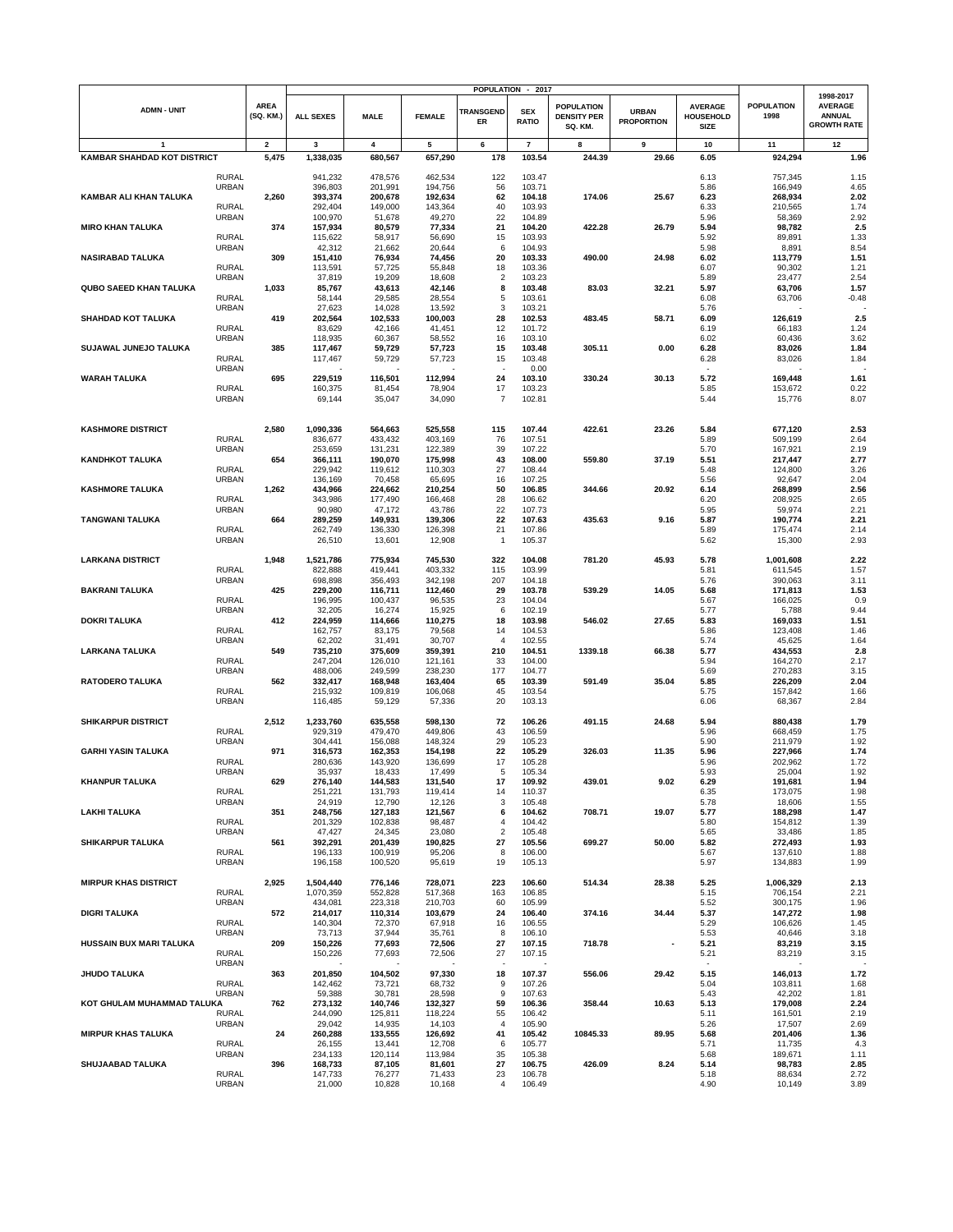|                                  |                              |                          |                      |                    |                    |                        | POPULATION - 2017          |                                                    |                                   |                                            |                           | 1998-2017                                             |
|----------------------------------|------------------------------|--------------------------|----------------------|--------------------|--------------------|------------------------|----------------------------|----------------------------------------------------|-----------------------------------|--------------------------------------------|---------------------------|-------------------------------------------------------|
| <b>ADMN - UNIT</b>               |                              | <b>AREA</b><br>(SQ. KM.) | <b>ALL SEXES</b>     | <b>MALE</b>        | <b>FEMALE</b>      | <b>TRANSGEND</b><br>ER | <b>SEX</b><br><b>RATIO</b> | <b>POPULATION</b><br><b>DENSITY PER</b><br>SQ. KM. | <b>URBAN</b><br><b>PROPORTION</b> | <b>AVERAGE</b><br><b>HOUSEHOLD</b><br>SIZE | <b>POPULATION</b><br>1998 | <b>AVERAGE</b><br><b>ANNUAL</b><br><b>GROWTH RATE</b> |
| 1                                |                              | $\mathbf{2}$             | 3                    | 4                  | 5                  | 6                      | $\overline{7}$             | 8                                                  | 9                                 | 10                                         | 11                        | 12                                                    |
| <b>SINDHRI TALUKA</b>            |                              | 599                      | 236,194              | 122,231            | 113,936            | 27                     | 107.28                     | 394.31                                             | 7.11                              | 5.06                                       | 150,628                   | 2.39                                                  |
|                                  | <b>RURAL</b><br><b>URBAN</b> |                          | 219,389<br>16,805    | 113,515<br>8,716   | 105,847<br>8,089   | 27                     | 107.24<br>107.75           |                                                    |                                   | 5.07<br>4.93                               | 150,628                   | $\mathfrak{p}$                                        |
| <b>THARPARKAR DISTRICT</b>       |                              | 19,637                   | 1,647,036            | 881,018            | 765,862            | 156                    | 115.04                     | 83.87                                              | 8.05                              | 5.45                                       | 914,291                   | 3.14                                                  |
|                                  | <b>RURAL</b>                 |                          | 1,514,502            | 810,796            | 703,564            | 142                    | 115.24                     |                                                    |                                   | 5.50                                       | 874,464                   | 2.93                                                  |
|                                  | <b>URBAN</b>                 |                          | 132,534              | 70,222             | 62,298             | 14<br>17               | 112.72                     | 103.61                                             | 6.65                              | 4.87                                       | 39,827                    | 6.52                                                  |
| <b>CHACHRO TALUKA</b>            | <b>RURAL</b>                 | 3,386                    | 350,807<br>327,492   | 193,239<br>180,400 | 157,551<br>147,078 | 14                     | 122.65<br>122.66           |                                                    |                                   | 6.40<br>6.50                               | 167,235<br>167,235        | 3.97<br>3.59                                          |
|                                  | <b>URBAN</b>                 |                          | 23,315               | 12,839             | 10,473             | 3                      | 122.59                     |                                                    |                                   | 5.21                                       |                           |                                                       |
| <b>DAHLI TALUKA</b>              |                              | 2,126                    | 305,529              | 169,541            | 135,975            | 13                     | 124.69                     | 143.71                                             | 2.45                              | 7.17                                       | 165,289                   | 3.28                                                  |
|                                  | <b>RURAL</b>                 |                          | 298,045              | 165,279            | 132,753            | 13                     | 124.50                     |                                                    |                                   | 7.16                                       | 165,289                   | 3.15                                                  |
| <b>DIPLO TALUKA</b>              | <b>URBAN</b>                 | 2,872                    | 7,484<br>148,871     | 4,262<br>77,730    | 3,222<br>71,116    | 25                     | 132.28<br>109.30           | 51.84                                              | 8.83                              | 7.46<br>4.54                               | 92,047                    | 2.56                                                  |
|                                  | <b>RURAL</b>                 |                          | 135,729              | 70,873             | 64,833             | 23                     | 109.32                     |                                                    |                                   | 4.53                                       | 82,344                    | 2.66                                                  |
|                                  | URBAN                        |                          | 13,142               | 6,857              | 6,283              | $\overline{2}$         | 109.14                     |                                                    |                                   | 4.56                                       | 9,703                     | 1.61                                                  |
| <b>ISLAMKOT TALUKA</b>           |                              | 3,515                    | 244,439              | 128,138            | 116,273            | 28                     | 110.20                     | 69.54                                              | 7.57                              | 4.88                                       | 137,826                   | 3.06                                                  |
|                                  | <b>RURAL</b><br><b>URBAN</b> |                          | 225,927<br>18,512    | 118,559<br>9,579   | 107,343<br>8,930   | 25<br>3                | 110.45<br>107.27           |                                                    |                                   | 4.91<br>4.58                               | 127,399<br>10,427         | 3.06<br>3.06                                          |
| <b>KALOI TALUKA</b>              |                              | 922                      | 117,609              | 60,614             | 56,975             | 20                     | 106.39                     | 127.56                                             |                                   | 4.69                                       | 73,651                    | 2.49                                                  |
|                                  | <b>RURAL</b>                 |                          | 117,609              | 60,614             | 56,975             | 20                     | 106.39                     |                                                    |                                   | 4.69                                       | 73,651                    | 2.49                                                  |
|                                  | <b>URBAN</b>                 |                          |                      |                    |                    |                        |                            |                                                    |                                   |                                            |                           |                                                       |
| <b>MITHI TALUKA</b>              | <b>RURAL</b>                 | 2,954                    | 219,901<br>161,621   | 115,084<br>84,594  | 104,787<br>77,003  | 30<br>24               | 109.83<br>109.86           | 74.44                                              | 26.50                             | 4.84<br>4.89                               | 125,137<br>105,440        | 3.01<br>2.27                                          |
|                                  | <b>URBAN</b>                 |                          | 58,280               | 30,490             | 27,784             | 6                      | 109.74                     |                                                    |                                   | 4.70                                       | 19,697                    | 5.86                                                  |
| <b>NAGAR PARKAR TALUKA</b>       |                              | 3,862                    | 259,880              | 136,672            | 123,185            | 23                     | 110.95                     | 67.29                                              | 4.54                              | 5.03                                       | 153,106                   | 2.82                                                  |
|                                  | <b>RURAL</b>                 |                          | 248,079              | 130,477            | 117,579            | 23                     | 110.97                     |                                                    |                                   | 5.04                                       | 153,106                   | 2.57                                                  |
|                                  | <b>URBAN</b>                 |                          | 11,801               | 6,195              | 5,606              |                        | 110.51                     |                                                    |                                   | 4.88                                       |                           |                                                       |
|                                  |                              |                          |                      |                    |                    |                        |                            |                                                    |                                   |                                            |                           |                                                       |
| <b>UMER KOT DISTRICT</b>         | <b>RURAL</b>                 | 5,608                    | 1,073,469            | 556,470            | 516,841            | 158<br>91              | 107.67                     | 191.42                                             | 22.69                             | 5.03                                       | 664,797                   | 2.55                                                  |
|                                  | <b>URBAN</b>                 |                          | 829,932<br>243,537   | 429,030<br>127,440 | 400,811<br>116,030 | 67                     | 107.04<br>109.83           |                                                    |                                   | 5.06<br>4.93                               | 553,333<br>111,464        | 2.15<br>4.19                                          |
| <b>KUNRI TALUKA</b>              |                              | 585                      | 218.460              | 112,266            | 106,166            | 28                     | 105.75                     | 373.44                                             | 17.94                             | 5.06                                       | 158,215                   | 1.71                                                  |
|                                  | <b>RURAL</b>                 |                          | 179,266              | 92,326             | 86,929             | 11                     | 106.21                     |                                                    |                                   | 5.06                                       | 130,349                   | 1.69                                                  |
|                                  | <b>URBAN</b>                 |                          | 39,194               | 19,940             | 19,237             | 17                     | 103.65                     |                                                    |                                   | 5.08                                       | 27,866                    | 1.81                                                  |
| PITHORO TALUKA                   | <b>RURAL</b>                 | 855                      | 120,005<br>107,033   | 61,909<br>55,282   | 58,088<br>51,746   | 8<br>5                 | 106.58<br>106.83           | 140.36                                             | 10.81                             | 5.08<br>5.11                               | 81,182<br>71,204          | 2.07<br>2.16                                          |
|                                  | URBAN                        |                          | 12,972               | 6,627              | 6,342              | 3                      | 104.49                     |                                                    |                                   | 4.88                                       | 9,978                     | 1.39                                                  |
| <b>SAMARO TALUKA</b>             |                              | 959                      | 170,216              | 87,520             | 82,650             | 46                     | 105.89                     | 177.49                                             | 5.43                              | 4.96                                       | 112,647                   | 2.19                                                  |
|                                  | <b>RURAL</b>                 |                          | 160,967              | 82,738             | 78,185             | 44                     | 105.82                     |                                                    |                                   | 4.97                                       | 105,274                   | 2.26                                                  |
|                                  | <b>URBAN</b>                 |                          | 9,249                | 4,782              | 4,465              | $\overline{2}$         | 107.10                     |                                                    | 32.25                             | 4.87                                       | 7,373                     | 1.2                                                   |
| <b>UMER KOT TALUKA</b>           | <b>RURAL</b>                 | 3,209                    | 564,788<br>382,666   | 294,775<br>198,684 | 269,937<br>183,951 | 76<br>31               | 109.20<br>108.01           | 176.00                                             |                                   | 5.02<br>5.08                               | 312,753<br>246,506        | 3.15<br>2.34                                          |
|                                  | <b>URBAN</b>                 |                          | 182,122              | 96,091             | 85,986             | 45                     | 111.75                     |                                                    |                                   | 4.91                                       | 66,247                    | 5.46                                                  |
|                                  |                              |                          |                      |                    |                    |                        |                            |                                                    |                                   |                                            |                           |                                                       |
| <b>NAUSHAHRO FEROZE DISTRICT</b> |                              | 2,946                    | 1,612,047            | 831,392            | 780,446            | 209                    | 106.53                     | 547.20                                             | 23.52                             | 5.79                                       | 1,087,571                 | 2.09                                                  |
|                                  | <b>RURAL</b>                 |                          | 1,232,814            | 636,557            | 596,128            | 129<br>80              | 106.78                     |                                                    |                                   | 5.76<br>5.90                               | 895,167                   | 1.7<br>3.63                                           |
| <b>BHIRIA TALUKA</b>             | <b>URBAN</b>                 | 488                      | 379,233<br>301,544   | 194,835<br>155,387 | 184,318<br>146,134 | 23                     | 105.71<br>106.33           | 617.92                                             | 20.59                             | 5.78                                       | 192,404<br>204,120        | 2.07                                                  |
|                                  | <b>RURAL</b>                 |                          | 239,455              | 123,408            | 116,034            | 13                     | 106.36                     |                                                    |                                   | 5.75                                       | 165,747                   | 1.95                                                  |
|                                  | <b>URBAN</b>                 |                          | 62,089               | 31,979             | 30,100             | 10                     | 106.24                     |                                                    |                                   | 5.89                                       | 38,373                    | 2.56                                                  |
| <b>KANDIARO TALUKA</b>           |                              | 771                      | 322,376              | 165,207            | 157,135            | 34                     | 105.14                     | 418.13                                             | 12.06                             | 6.11                                       | 222,529                   | 1.97                                                  |
|                                  | <b>RURAL</b><br><b>URBAN</b> |                          | 283,507<br>38,869    | 145,438<br>19,769  | 138,045<br>19,090  | 24<br>10               | 105.36<br>103.56           |                                                    |                                   | 6.02<br>6.82                               | 200,572<br>21,957         | 1.83<br>3.05                                          |
| <b>MEHRABPUR TALUKA</b>          |                              | 361                      | 246,649              | 127,008            | 119,616            | 25                     | 106.18                     | 683.24                                             | 31.21                             | 5.86                                       | 155,345                   | 2.46                                                  |
|                                  | <b>RURAL</b>                 |                          | 169,661              | 87,512             | 82,134             | 15                     | 106.55                     |                                                    |                                   | 5.86                                       | 124,659                   | 1.63                                                  |
|                                  | <b>URBAN</b>                 |                          | 76,988               | 39,496             | 37,482             | 10                     | 105.37                     |                                                    |                                   | 5.88                                       | 30,686                    | 4.95                                                  |
| <b>MORO TALUKA</b>               | <b>RURAL</b>                 | 609                      | 368,579              | 191,335<br>142,002 | 177,185<br>131,100 | 59<br>29               | 107.99                     | 605.22                                             | 25.90                             | 5.49<br>5.45                               | 265,251<br>204,218        | 1.74<br>1.54                                          |
|                                  | <b>URBAN</b>                 |                          | 273,131<br>95,448    | 49,333             | 46,085             | 30                     | 108.32<br>107.05           |                                                    |                                   | 5.60                                       | 61,033                    | 2.38                                                  |
| <b>NAUSHAHRO FEROZE TALUKA</b>   |                              | 717                      | 372,899              | 192,455            | 180,376            | 68                     | 106.70                     | 520.08                                             | 28.38                             | 5.81                                       | 240,326                   | 2.33                                                  |
|                                  | <b>RURAL</b>                 |                          | 267,060              | 138,197            | 128,815            | 48                     | 107.28                     |                                                    |                                   | 5.11                                       | 199,971                   | 1.53                                                  |
|                                  | <b>URBAN</b>                 |                          | 105,839              | 54,258             | 51,561             | 20                     | 105.23                     |                                                    |                                   | 5.92                                       | 40,355                    | 5.2                                                   |
| <b>SANGHAR DISTRICT</b>          |                              | 10,728                   | 2,049,873            | 1.059.051          | 990,578            | 244                    | 106.91                     | 191.08                                             | 28.65                             | 5.47                                       | 1,319,881                 | 2.34                                                  |
|                                  | <b>RURAL</b>                 |                          | 1,478,154            | 764,910            | 713,094            | 150                    | 107.27                     |                                                    |                                   | 5.40                                       | 988,565                   | 2.14                                                  |
| <b>JAM NAWAZ ALI TALUKA</b>      | <b>URBAN</b>                 | 440                      | 571,719              | 294,141            | 277,484<br>74,000  | 94<br>14               | 106.00<br>107.00           |                                                    | 27.97                             | 5.66<br>5.43                               | 331,316<br>90,091         | 2.91                                                  |
|                                  | <b>RURAL</b>                 |                          | 153,193<br>125,985   | 79,179<br>65,078   | 60,897             | 10                     | 106.87                     | 348.17                                             |                                   | 5.42                                       | 77,287                    | 2.83<br>2.6                                           |
|                                  | <b>URBAN</b>                 |                          | 27,208               | 14,101             | 13,103             | $\overline{4}$         | 107.62                     |                                                    |                                   | 5.46                                       | 12,804                    | 4.04                                                  |
| <b>KHIPRO TALUKA</b>             |                              | 5,933                    | 332,833              | 173,383            | 159,417            | 33                     | 108.76                     | 56.10                                              | 15.32                             | 5.19                                       | 225,089                   | 2.08                                                  |
|                                  | <b>RURAL</b>                 |                          | 281,837              | 147,043            | 134,773            | 21                     | 109.10                     |                                                    |                                   | 5.12                                       | 199,509                   | 1.83                                                  |
| <b>SANGHAR TALUKA</b>            | <b>URBAN</b>                 | 2,118                    | 50,996<br>432,792    | 26,340<br>224,172  | 24,644<br>208,586  | 12<br>34               | 106.88<br>107.47           | 204.34                                             | 21.60                             | 5.62<br>5.48                               | 25,580<br>264,882         | 3.69<br>2.61                                          |
|                                  | <b>RURAL</b>                 |                          | 339,307              | 176,143            | 163,139            | 25                     | 107.97                     |                                                    |                                   | 5.53                                       | 203,861                   | 2.71                                                  |
|                                  | <b>URBAN</b>                 |                          | 93,485               | 48,029             | 45,447             | 9                      | 105.68                     |                                                    |                                   | 5.30                                       | 61,021                    | 2.27                                                  |
| SHAHDADPUR TALUKA                |                              | 890                      | 457,028              | 235,007            | 221,958            | 63                     | 105.88                     | 513.51                                             | 41.81                             | 5.51                                       | 309,727                   | 2.06                                                  |
|                                  | <b>RURAL</b>                 |                          | 265,945              | 136,878            | 129,042            | 25                     | 106.07                     |                                                    |                                   | 5.43                                       | 219,140                   | 1.02                                                  |
| <b>SINJHORO TALUKA</b>           | <b>URBAN</b>                 | 907                      | 191,083<br>317,004   | 98,129<br>163,186  | 92,916<br>153,769  | 38<br>49               | 105.61<br>106.12           | 349.51                                             | 17.96                             | 5.63<br>5.54                               | 90,587<br>199,474         | $\overline{4}$<br>2.46                                |
|                                  | <b>RURAL</b>                 |                          | 260,082              | 133,888            | 126,157            | 37                     | 106.13                     |                                                    |                                   | 5.53                                       | 163,057                   | 2.48                                                  |
|                                  | <b>URBAN</b>                 |                          | 56,922               | 29,298             | 27,612             | 12                     | 106.11                     |                                                    |                                   | 5.59                                       | 36,417                    | 2.37                                                  |
| <b>TANDO ADAM TALUKA</b>         |                              | 440                      | 357,023              | 184,124            | 172,848            | 51                     | 106.52                     | 811.42                                             | 42.58                             | 5.63                                       | 230,618                   | 2.32                                                  |
|                                  | <b>RURAL</b><br><b>URBAN</b> |                          | 204,998<br>152,025   | 105,880<br>78,244  | 99,086<br>73,762   | 32<br>19               | 106.86<br>106.08           |                                                    |                                   | 5.36<br>6.03                               | 125,711<br>104,907        | 2.6<br>1.97                                           |
|                                  |                              |                          |                      |                    |                    |                        |                            |                                                    |                                   |                                            |                           |                                                       |
| SHAHEED BENAZIRABAD DISTRICT     |                              | 4,502                    | 1,613,506            | 833,235            | 780,089            | 182                    | 106.81                     | 358.40                                             | 30.36                             | 5.38                                       | 1,102,584                 | 2.02                                                  |
|                                  | RURAL<br><b>URBAN</b>        |                          | 1,123,696<br>489,810 | 580,714<br>252,521 | 542,872<br>237,217 | 110<br>72              | 106.97<br>106.45           |                                                    |                                   | 5.29<br>5.60                               | 820,225<br>282,359        | 1.67<br>2.94                                          |
| <b>DAUR TALUKA</b>               |                              | 2,210                    | 477,993              | 247,101            | 230,853            | 39                     | 107.04                     | 216.29                                             | 19.53                             | 5.53                                       | 304,625                   | 2.39                                                  |
|                                  | <b>RURAL</b>                 |                          | 384,652              | 198,949            | 185,677            | 26                     | 107.15                     |                                                    |                                   | 5.52                                       | 276,514                   | 1.75                                                  |
|                                  | <b>URBAN</b>                 |                          | 93,341               | 48,152             | 45,176             | 13                     | 106.59                     |                                                    |                                   | 5.55                                       | 28,111                    | 6.51                                                  |